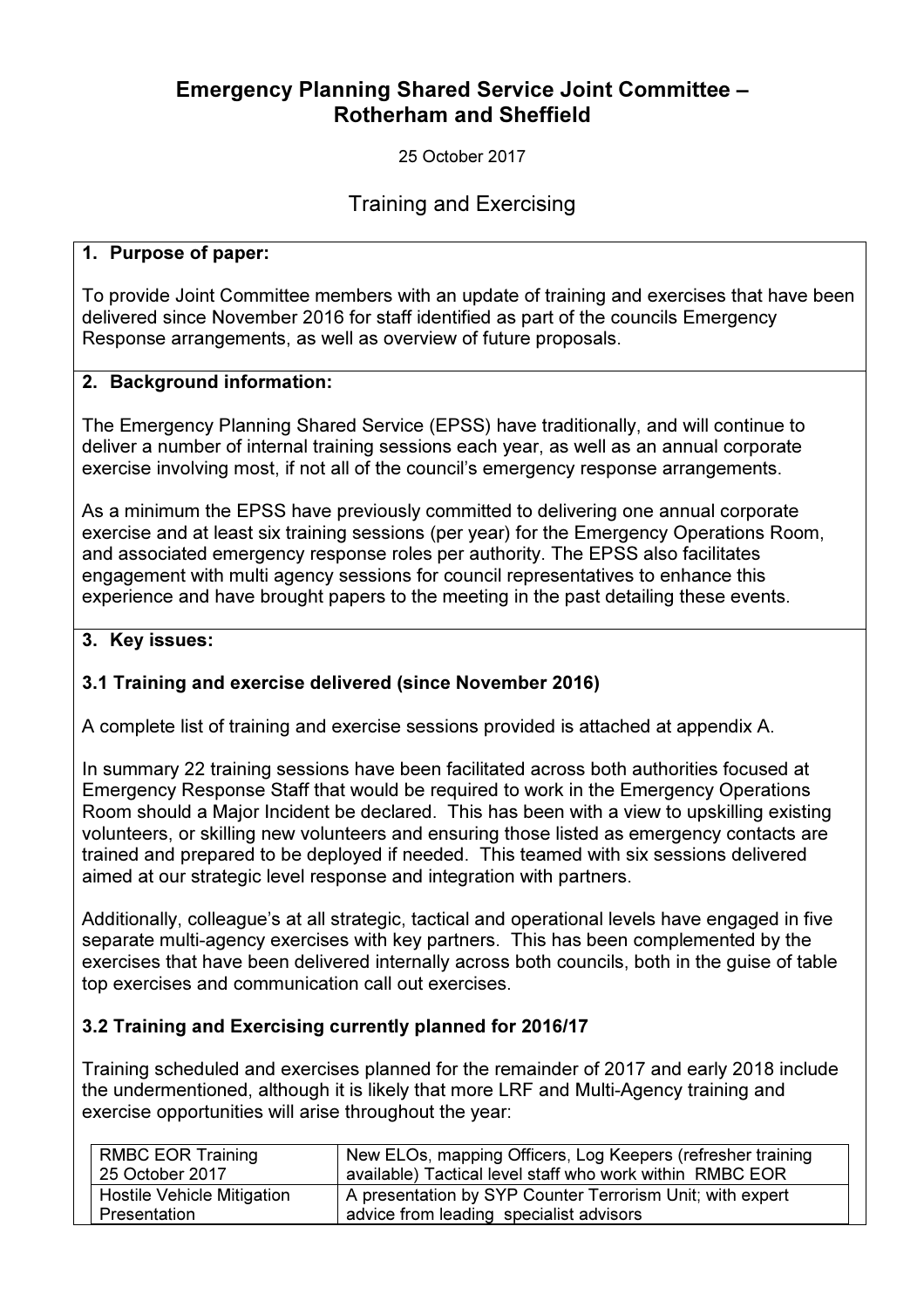| 27 October 2017                |                                                                |
|--------------------------------|----------------------------------------------------------------|
| <b>SCC EOR Training</b>        | New ELOs, mapping Officers, Log Keepers (refresher training    |
| 8 November & 4 December        | available) Tactical level staff who work within SCC EOR        |
| <b>COMAH Exercise 22 March</b> | A table top exercise to test the Culina Ambient Emergency Plan |
| 2018                           | and response arrangements                                      |
| <b>COMAH Exercise 24 April</b> | A live exercise to test the new BOC Gases Emergency Plan and   |
| 2018                           | response arrangements.                                         |
| <b>SYLRF Gold Symposium</b>    | A series of presentations/workshops for strategic officers     |
| 16 May 2018                    | supported by multi-agency strategic exercise – date to be      |
|                                | confirmed                                                      |

## 3.3 Future deliverables

The focus for 2017 has continued to be training emergency response volunteers, not only to ensure that the responders remain skilled and equipped to respond to a major incident but also in keeping with best practice and guidance. This volume of training delivered is now finding a natural resting and most volunteers have received some training within the last 12 months; it is planned that moving forward the frequency of training will reduce from on average once per month to quarterly or six monthly; still to ensure regular training is delivered, but less frequency intensive, this is in keeping with best practice and guidance that suggest that each person involved in the authority's response arrangements should undertake training and exercise opportunities at least once per year and it is recommended we adopt this as an objective.

A training need analysis will be carried out during 2018, with a view to identifying and focusing on different catchments of responders for example Elected Members, Strategic Officers and reviewing the content and frequency of current provision.

EPSS will also continue to provide ad hoc training as and when the need arises.

## Recommendations:

Members are asked to note and support the review proposals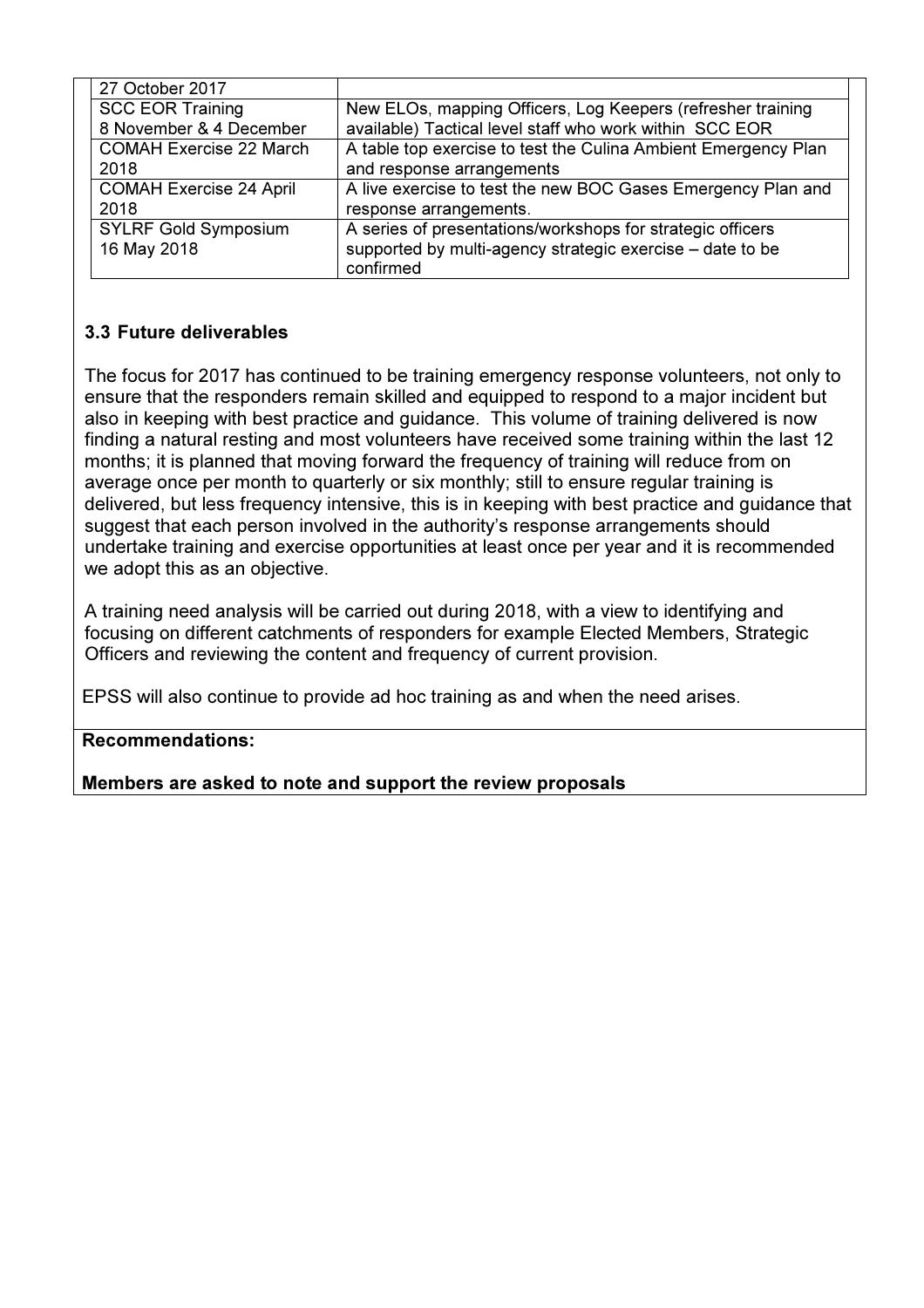## Appendix A – list of training and exercising

| <b>Date</b> | <b>Council</b> | <b>Description</b>                                                   | <b>Delegates</b><br>attended | <b>Comments</b>                                                                                                                                                                                                                           |
|-------------|----------------|----------------------------------------------------------------------|------------------------------|-------------------------------------------------------------------------------------------------------------------------------------------------------------------------------------------------------------------------------------------|
| 09/12/2016  | <b>SCC</b>     | <b>Report Writer Introduction</b>                                    | 5                            | New volunteers introduced to the roles and responsibilities of the report writer                                                                                                                                                          |
| 25/01/2017  | <b>RMBC</b>    | <b>EOR Training</b>                                                  | 8                            | Training for new and existing volunteers with roles in the Emergency Operations<br>Room to give an overview on how the room functions in an emergency.                                                                                    |
| 30/03/2017  | <b>RMBC</b>    | <b>Mapping Officer EOR Training</b>                                  | 6                            | Training for mapping officers detailing the layers and functionality of the system and<br>what details may be required in emergency situations.                                                                                           |
| 08/02/2017  | <b>RMBC</b>    | <b>SLT Training</b>                                                  | 8                            | <b>Emergency Planning awareness</b>                                                                                                                                                                                                       |
| 21/02/2017  | <b>SCC</b>     | <b>EOR Training</b>                                                  | 13                           | Training for new and existing volunteers with roles in the Emergency Operations<br>Room to give an overview on how the room functions in an emergency.<br>Counter Terrorism Training for Strategic Officers with workshop re preparedness |
| 28/02/2017  | <b>RMBC</b>    | SLT CT training and workshop                                         | 8                            | delivered by Counter Terrorist Security Advisors                                                                                                                                                                                          |
| 28/02/2017  | <b>RMBC</b>    | <b>EOR Training</b>                                                  | 10                           | Training for new and existing volunteers with roles in the Emergency Operations<br>Room to give an overview on how the room functions in an emergency.                                                                                    |
| 07/03/2017  | <b>RMBC</b>    | <b>EOR Training</b>                                                  | 8                            | Training for new and existing volunteers with roles in the Emergency Operations<br>Room to give an overview on how the room functions in an emergency.                                                                                    |
| 08/03/2017  | <b>SCC</b>     | Corporate Exercise - Silver Albatros                                 | 31                           | An exercise to test the full response of the council during an emergency                                                                                                                                                                  |
| 14/03/2017  | <b>SCC</b>     | <b>New DCO Introduction Training</b>                                 | $\mathbf{1}$                 | Roles and responsibility of the Duty Chief Officer whilst on duty and in an<br>emergency.                                                                                                                                                 |
| 19/03/2017  | RMBC/SCC       | <b>Exercise Historian</b>                                            | 9                            | A multi-agency counter terrorism exercise held at Meadowhall Shopping Complex<br>aimed at strategic and tactical level representatives (with live operational play)                                                                       |
| 30/03/2017  | <b>SCC</b>     | <b>EOR Training</b>                                                  | 19                           | Training for new and existing volunteers with roles in the Emergency Operations<br>Room to give an overview on how the room functions in an emergency.                                                                                    |
| 07/04/2017  | <b>RMBC</b>    | <b>New FLO Introduction Training</b>                                 | $\overline{2}$               | To identify the roles and responsibilities of the forward Liaison Officer whilst on duty<br>and in an emergency                                                                                                                           |
| 11/04/2017  | <b>RMBC</b>    | Mini EOR Exercise supporting Victrex<br><b>COMAH Exercise</b>        | 9                            | EOR established to deal the incoming scenarios whilst an exercise is taking place at a<br><b>COMAH</b> site                                                                                                                               |
| 11/04/2017  | <b>RMBC</b>    | Victrex Manufacturing - COMAH<br>Exercise (Exercise Diamond Nebulah) | 5                            | Multi-agency table top exercise for a COMAH site, engaging FLO's and EPSS staff                                                                                                                                                           |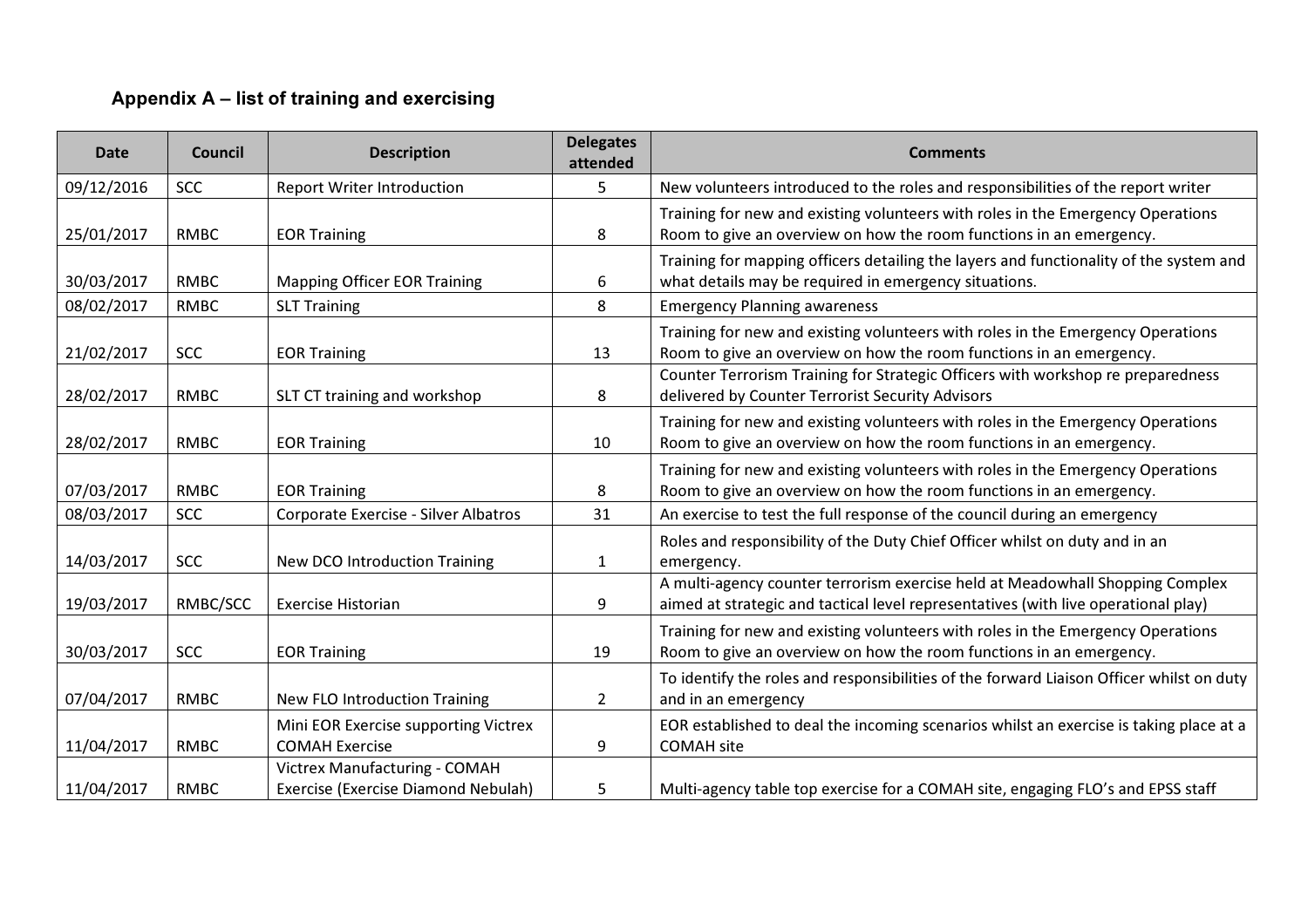| <b>Date</b> | Council     | <b>Description</b>                                     | <b>Delegates</b><br>attended | <b>Comments</b>                                                                                                                                        |
|-------------|-------------|--------------------------------------------------------|------------------------------|--------------------------------------------------------------------------------------------------------------------------------------------------------|
| 27/04/2017  | <b>RMBC</b> | <b>EOR Training</b>                                    | 8                            | Training for new and existing volunteers with roles in the Emergency Operations<br>Room to give an overview on how the room functions in an emergency. |
| 28/04/2017  | <b>SCC</b>  | <b>EOR Training</b>                                    | 12                           | Training for new and existing volunteers with roles in the Emergency Operations<br>Room to give an overview on how the room functions in an emergency. |
| 03/05/2017  | <b>SCC</b>  | <b>New FLO Introduction Training</b>                   | 6                            | To identify the roles and responsibilities of the forward Liaison Officer whilst on duty<br>and in an emergency                                        |
| 04/05/2017  | <b>SCC</b>  | <b>Exercise Cold Call - Communications</b><br>Exercise | n/a                          | Call out exercise to ascertain from the list of emergency response contacts the level<br>of availability and ability to respond at no notice           |
| 04/05/2017  | <b>SCC</b>  | Outokumpu - COMAH Exercise                             | 5                            | Multi-agency table top exercise for a COMAH site                                                                                                       |
| 24/05/2017  | <b>RMBC</b> | <b>Exercise Cold Call - Communications</b><br>Exercise | n/a                          | Call out exercise to ascertain from the list of emergency response contacts the level<br>of availability and ability to respond at no notice           |
| 13/06/2017  | RMBC        | <b>EOR Report Writer Training</b>                      | $\overline{2}$               | To explain the roles and responsibilities and the expectations of the report writer<br>during an emergency.                                            |
| 16/06/2017  | <b>SCC</b>  | Exercise Raven - CT Training for EMT                   | 25                           | <b>Counter Terrorism Training for Strategic Officers</b>                                                                                               |
| 20/06/2017  | <b>RMBC</b> | <b>EOR Training</b>                                    | $\overline{2}$               | Training for new and existing volunteers with roles in the Emergency Operations<br>Room to give an overview on how the room functions in an emergency. |
| 22/06/2017  | <b>RMBC</b> | <b>Exercise Raven - CT Training for SLT</b>            | 8                            | <b>Counter Terrorism Training for Strategic Officers</b>                                                                                               |
| 23/06/2017  | <b>RMBC</b> | <b>BEC Training for New Officer</b>                    | $\mathbf{1}$                 | to identify the roles and responsibilities of the Borough Emergency Coordinator<br>whilst on duty and during an emergency                              |
| 26/06/2017  | <b>SCC</b>  | <b>EOR Training</b>                                    | 8                            | Training for new and existing volunteers with roles in the Emergency Operations<br>Room to give an overview on how the room functions in an emergency. |
| 29/06/2017  | RMBC / SCC  | <b>SYLRF Strategic Exercise - Exercise</b><br>Jasmine  | 5                            | To validate SYLRF's management of a threat based civil emergency                                                                                       |
| 12/07/2017  | <b>RMBC</b> | Mini Exercise in EOR                                   | 15                           | To exercise the roles in the Emergency Operations Room and familiarise individuals<br>with their roles and how the Council responds to emergencies     |
| 28/07/2017  | <b>SCC</b>  | <b>EOR Training</b>                                    | $\overline{2}$               | Training for new and existing volunteers with roles in the Emergency Operations<br>Room to give an overview on how the room functions in an emergency. |
| 08/08/2017  | <b>RMBC</b> | <b>EOR Training</b>                                    | $\overline{2}$               | Training for new and existing volunteers with roles in the Emergency Operations<br>Room to give an overview on how the room functions in an emergency. |